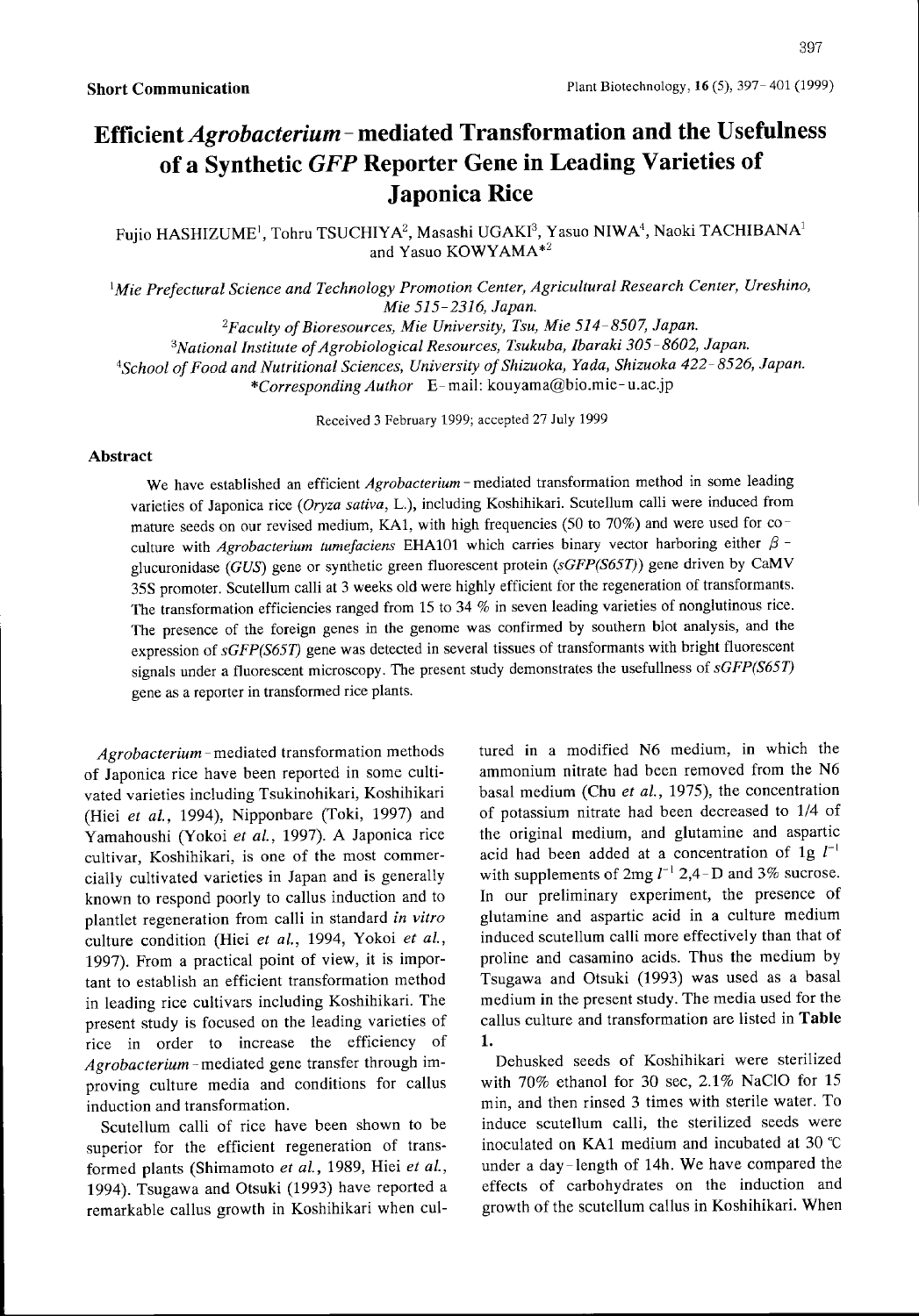3% maltose was added to the medium as <sup>a</sup> substitute for sucrose, the largest number of scutellum calli (570 pieces) was induced from 54 seeds. We, therefore, employed 3% maltose as <sup>a</sup> carbohydrate and here after referred to this medium as the KA1 medium (Table 1). Actively proliferating calli thus obtained were used for further transformation experiments.

Agrobacterium tumefaciens EHAIOI (Hood et al. , 1986) used for transformation has a binary vector, pIG121Hm harboring  $\beta$  - glucuronidase (GUS) gene and hygromycin resistance (HPT) gene (Fig. IA, Ohta et al., 1990). The EHA101 strain was grown for 3 days at  $28 \text{ °C}$  in dark on AB medium (Chilton

et al., 1974) containing 50mg  $l^{-1}$  hygromycin (Boehringer Mannheim). The grown bacteria were collected with a spoon and suspended in KAI Iiquid medium containing  $10mg l^{-1}$  acetosyringone (Aldrich). Scutellum calli were immersed in a bacterial suspension for 1.5 min and transferred onto the filter paper to remove excess liquid. The calli were incubated on KA1-co medium and for 3 days at 28  $\degree$ C in the dark. After the co- cultivation, they were washed with sterile water and rinsed with KA1 liquid medium containing  $250$ mg  $l^{-1}$  carbenicillin (Wako Pure Chemicals) followed by incubation on KAI - se medium for 3 weeks at 30  $\degree$ C with a day-length of 14h. After subculturing on fresh KAI -se medium

Table 1. Culture media used for callus induction and plantlet regeneration

| KA1          | Modified N6 <sup>a</sup> basal salts containing 1/4 KNO <sub>3</sub> without NH <sub>4</sub> NO <sub>3</sub> <sup>b</sup> , MS <sup>c</sup> vitamins, 2mg $l^{-1}$ |
|--------------|--------------------------------------------------------------------------------------------------------------------------------------------------------------------|
|              | 2, 4-D, 30g $l^{-1}$ maltose, 1g $l^{-1}$ aspartic acid, 8g $l^{-1}$ agarose (pH5.8)                                                                               |
| $KA1$ – $co$ | KA1 medium, $10g l^{-1}$ glucose, $10mg l^{-1}$ acetosyringone (pH5.2)                                                                                             |
| $KA1 - se$   | KA1 medium, 250mg $l^{-1}$ carbenicillin, 50mg $l^{-1}$ hygromycin (pH5.8)                                                                                         |
| KA2          | Modified N6 <sup>a</sup> basal salts, MS <sup>c</sup> vitamins, 0.4mg $l^{-1}$ 2, 4-D, 0.5mg $l^{-1}$ ABA, 0.1mg $l^{-1}$                                          |
|              | kinetin, 30g $l^{-1}$ maltose, 30g $l^{-1}$ sorbitol, 2g $l^{-1}$ casamino acids, 1g $l^{-1}$ glutamine, 1g l                                                      |
|              | <sup>-1</sup> aspartic acid, 125mg $l^{-1}$ carbenicillin, 50mg $l^{-1}$ hygromycin, 8g $l^{-1}$ agarose (pH5.8)                                                   |
| KA3          | Modified N6 <sup>a</sup> basal salts, MS <sup>c</sup> vitamins, 0.5mg $l^{-1}$ BAP, 0.2mg $l^{-1}$ IAA, 30g $l^{-1}$                                               |
|              | maltose, 30g $\ell^{-1}$ sorbitol, 2g $\ell^{-1}$ casamino acids, 1g $\ell^{-1}$ glutamine, 1g $\ell^{-1}$ aspartic acid,                                          |
|              | 125mg $\Gamma^1$ carbenicillin, 25mg $\Gamma^1$ hygromycin, 8g $\Gamma^1$ agarose (pH5.8)                                                                          |

2,4- D, 2,4- dichlorophenoxy acetic acid; ABA, abscisic acid; BAP, 6- benzyl- aminopurine; IAA, 3indole acetic acid. <sup>a</sup> N6 from Chu et al. (1975); <sup>b</sup> Tsugawa and Otsuki (1993); <sup>c</sup> MS from Murashige and Skoog (1962).





Fig. 1. Physical map of T-DNA region of the introduced genes.

(A) plG121Hm and (B) pGFPKH. RB, right border; LB, Ieft border; 35S Pro., cauliflower mosaic virus 35S promoter; Km, kanamycin resistance gene (NPTII); Nos Ter., nopaline synthase terminator; Intron-GUS,  $\beta$ glucuronidase gene with intron; Hyg, hygromycin resistance gene (HPT); 35S Ter., cauliflower mosaic virus 35S terminator; sGFP, synthetic green fluorescence protein gene (S65T). The size (kbp) of each element and typical restriction endonuclease sites are indicated above and below the box, respectively.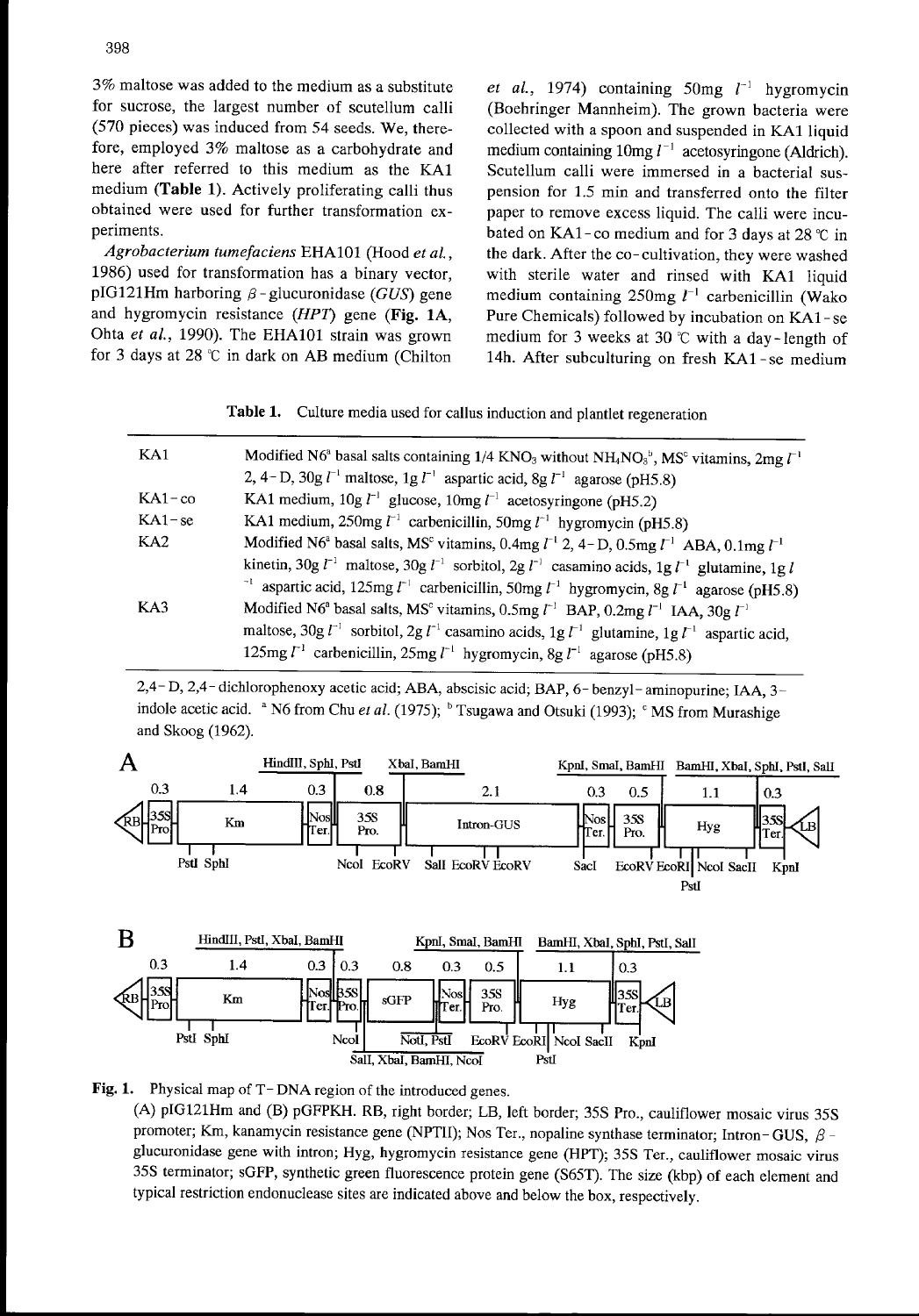placed on KA2 medium for 1 week and finally mation of rice. transferred onto KA3 medium for regeneration. The In these experiments, more than three hundred

(25 to 34%) were obtained from 19- and 27-day transformation efficiency was drastically decreased suggests that the scutellum calli grown for approxi-<br>ringer Mannheim). The transgene was proven to be

for several weeks, the actively growing calli were mately 3weeks are the best for an efficient transfor-

regenerated plantlets were transferred to pots and putative transformants have been obtained using grown in greenhouse. Koshihikari. Some of the transformants were ana-The transformation efficiencies were compared lyzed by Southern blot hybridization to detect the using scutellum calli from different periods of integrated genes in their genomic DNA and to culture (Table 2). High frequencies of hygromycin-<br>estimate the copy number of the transgene. Genomresistant calli (54 to 57%) and transformed plants ic DNAS Were isolated from <sup>15</sup> hygromycin -re sistant plants using the Nucleon Phytopure Plant old calli. When 34-day -old calli were used, the DNA Extraction Kit (Amersham), followed by digestion with  $Hind III$ , a single site in the  $T-DNA$ with only 4% hygromycin - resistant calli and no region of the plasmid vector (Fig. 1A), and hybridregenerated plants. This confirms the importance of ized with GUS or HPT gene probes labeled with the culture period of calli for transformation, and digoxygenin using DIG DNA Labeling Kit (Boeh-

Table 2. Effects of the growth period of scutellum calli on the frequency of hygromycin-resistant transformants.

| Growth period of       | Number of calli         | Hygromycin resistant |                            |  |
|------------------------|-------------------------|----------------------|----------------------------|--|
| scutellum calli (days) | inoculated <sup>a</sup> | Calli $(\%)$         | Regenerated plants( $\%$ ) |  |
| 19                     | 100                     | 57.0                 | 34.0                       |  |
| 27                     | 100                     | 54.0                 | 25.0                       |  |
| 34                     | 100                     | 4.0                  | 0.0                        |  |

<sup>a</sup> The calli were co-cultured with *Agrobacteriun tumefaciens* harbouring pIG121Hm.

| Transformant       | $HPT$ gene | GUS gene | Number of $R_1$ plants with<br>hygromycin |           |  |
|--------------------|------------|----------|-------------------------------------------|-----------|--|
|                    |            |          | Resistance                                | Sensitive |  |
| 1                  | 6          | 6        | nt                                        | nt        |  |
| 2                  | 5          | 6        | nt                                        | nt        |  |
| 3                  | 1          | 1        | nt                                        | nt        |  |
| 4                  | 3          | 3        | 28                                        | 2         |  |
| 5                  |            |          | nt                                        | nt        |  |
| 6                  | 2          | 2        | 21                                        | 9         |  |
| 7                  |            | 1        | 23                                        | 7         |  |
| 8                  | 4          | 3        | nt                                        | nt        |  |
| 9                  | 2          | 2        | nt                                        | nt        |  |
| 10                 | 2          | 2        | 15                                        | 13        |  |
| 11                 | 5          | 5        | nt                                        | nt        |  |
| 12                 | 7          | 7        | nt                                        | nt        |  |
| 13                 | 4          | 4        | nt                                        | nt        |  |
| 14                 | 4          | 4        | 20                                        | 10        |  |
| 15                 | 2          |          | nt                                        | nt        |  |
| Non-transformant-1 | 0          | 0        | 0                                         | 25        |  |
| Non-transformant-2 | 0          | 0        | $\bf{0}$                                  | 25        |  |

Table 3. Estimated copy number of the transgene in the transformants of Koshihikari

nt, not tested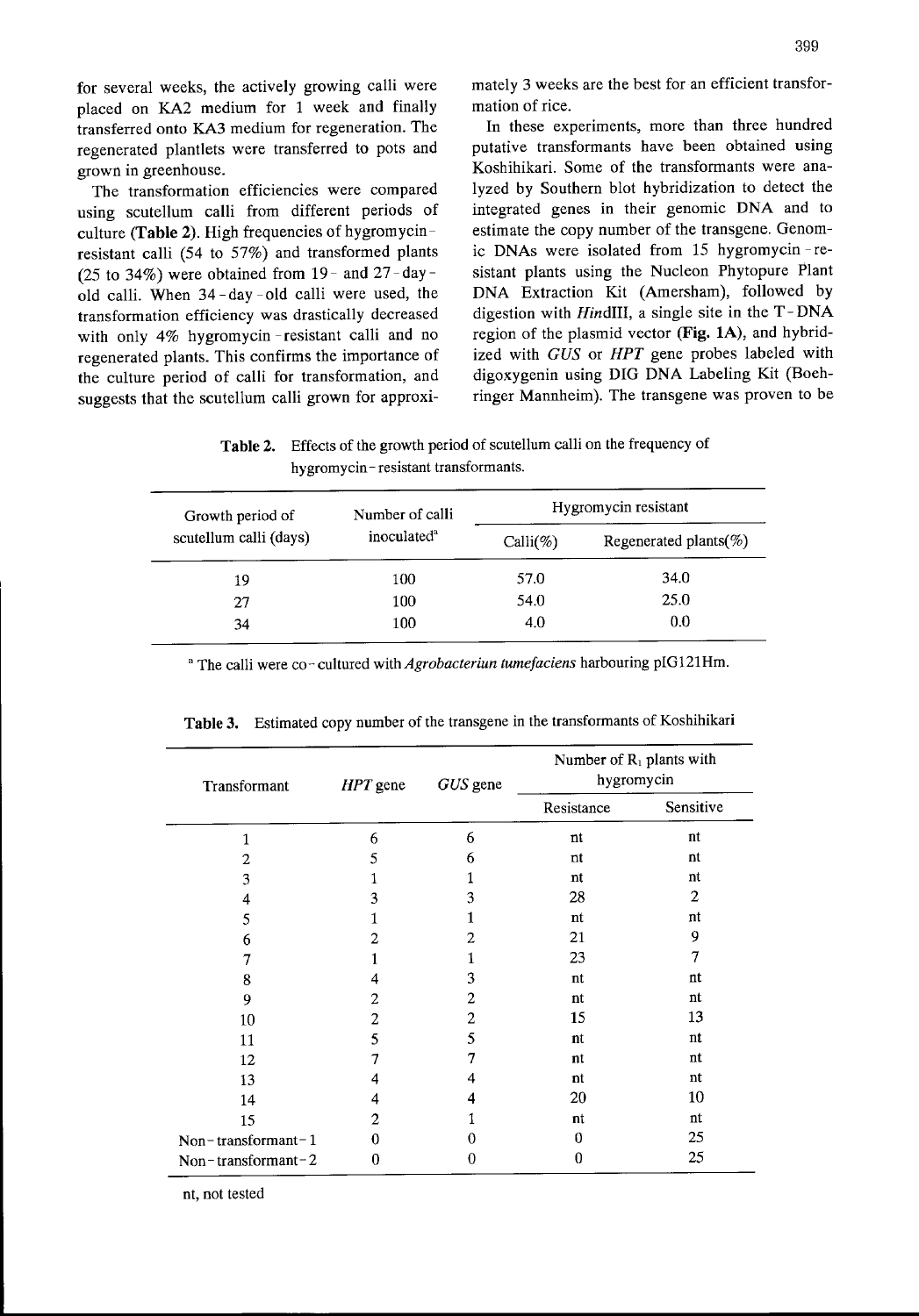integrated in all the transformants examined (Table 3). The copy number of the transgene varied from one to seven in the transformants. In some of the plants, the numbers of GUS and HPT genes integrated were not always the same, indicating that the T- DNA regions might be rearranged during integration into the genomic DNA. The stable transmission of the transgene to the progeny was confirmed with  $R_1$  seeds germinated on agar medium containing 50mg  $l^{-1}$  hygromycin (Table 3). The transformants, No.6 and 7, showed a segregation ratio of 3:1 as expected from the Mendelian inheritance of a single locus. The transformant N0.4 showed the ratio of 15:1, indicating that the transgenes are located in the two loci. The other two transformants, N0.10 and 14 showed a segregation ratio less than 3:1. In these plants, it would be possible that the transgenes were located on a single locus, but that some of the resistant offspring were counted as sensitive due to weak expression of the gene. These genetic analyses suggest that multiple copies of transgenes were integrated in to a single locus or a few loci on the genome of transformants.

We examined the expression of the GUS gene in 64 putative transfomants and detected GUS activity in the roots of 59 plants, indicating that more than 90% of the transformants expressed the GUS gene. We also tested the usefulness of a synthetic green fluorescent protein (sGFP(S65T)) as reporter gene in transgenic rice plants. In the sGFP(S65T), the serine residue at position 65 was replaced with a threonine to enhance and stabilize fluorescent signal in the plant cells (Chiu et al., 1996). The amino acid replacement in the GFP has been reported to bring about a 100- fold brighter fluorescent signal, swifter chromophore formation and slower photobleaching in plant cells, when compared with the original GFP from jellyfish (Chiu et al., 1996). We constructed a

binary vector, pGFPKH containing sGFP(S65T) gene and hygromycin-resistance  $(HPT)$  gene (Fig. 1B), and introduced into A. tumefaciens EHA101. By the same transformation method as described above, scutellum calli of Koshihikari were transformed, and <sup>11</sup> transformants were obtained. Expression of the sGFP(S65T) gene was observed essentially as described by Chiu et al. (1996) under a fluorescence microscope (Olympus) with a filter set providing 490nm excitation and 515nm emission light. The SGFP expressions were clearly observed in the mature seeds, Ieaf blades and roots of the transformants (Fig. 2). In the leaf blades, however, intensity of green fluorescence was less than the other organs, due to the interference of auto fluorescence derived from chlorophyll. The fluorescence intensity of the SGFP also varied among the individual transformants. Nagatani et al. (1997) have reported the transient expression of GFP in rice embryos following particle bombardment and the heat induced expression of the gene in roots of the transformant. The present result demonstrates the expression of the stably introduced  $sGFP(565T)$ gene in various tissues of the transformed rice plants, suggesting the usefulness of sGFP(S65T) as a reporter gene for monitoring of gene expression in the whole rice plant.

To investigate the applicability of this transformation method to other rice cultivars, we examined seven nonglutinous rice cultivars, Natsuhikari, Akitakomachi, Kinuhikari, Dontokoi, Yamahikari and Yamadanishiki, and a glutinous rice cultivar. Avumimochi. All of these cultivars are commercially cultivated in central regions of Japan. The frequencies of callus induction from scutellum and of hygromycin -resistant transformants in the nonglutinous cultivars were as high as that in Koshihikari (Table 4). However, the glutinous rice, Ayumi-

| Cultivars     | <b>Seeds</b><br>inoculated | $\text{seeds}(\%)$ | Callus-induced Number of calli<br>infected | Hygromycin resistant |                      |  |
|---------------|----------------------------|--------------------|--------------------------------------------|----------------------|----------------------|--|
|               |                            |                    |                                            | $Calli(\%)$          | Transformants $(\%)$ |  |
| Koshihikari   | 32                         | 68.8               | 298                                        | 54.0                 | 24.0                 |  |
| Natsuhikari   | 32                         | 71.9               | 288                                        | 19.0                 | 16.0                 |  |
| Akitakomachi  | 32                         | 68.8               | 400                                        | 24.0                 | 17.3                 |  |
| Kinuhikari    | 32                         | 65.6               | 388                                        | 18.0                 | 15.0                 |  |
| Dontokoi      | 32                         | 50.0               | 296                                        | 24.0                 | 20.0                 |  |
| Yamahikari    | 32                         | 68.8               | 419                                        | 36.0                 | 25.0                 |  |
| Yamadanishiki | 32                         | 18.8               | 100                                        | 54.0                 | 24.0                 |  |
| Ayumimochi    | 32                         | 34.4               | 171                                        | 6.0                  | 5.0                  |  |

Table 4. Frequencies of scutellum calli and hygromycin-resistant transformants regenerated from the calli in several leading varieties of Japonica rice.